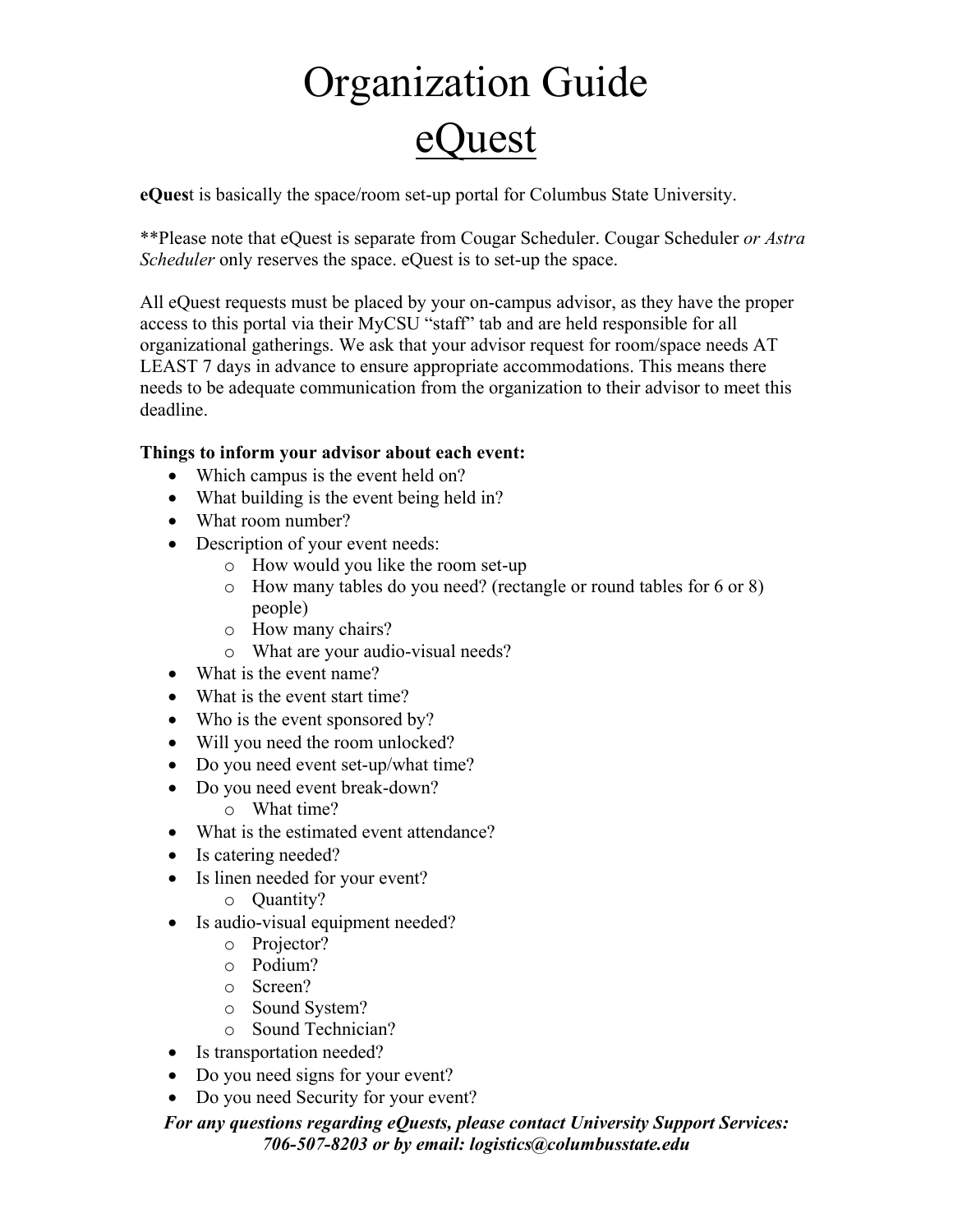## Advisor Guide

• Organization account information.

**Once in the eQuest Portal from your staff tab, you will see your options displayed like below:** 

| <b>EQUEST DE COLUMBUS STATE EQUEST</b>                                                                                                    |                                                              |                                                                                   |                                                                                                |  |  |  |  |  |
|-------------------------------------------------------------------------------------------------------------------------------------------|--------------------------------------------------------------|-----------------------------------------------------------------------------------|------------------------------------------------------------------------------------------------|--|--|--|--|--|
| Welcome to the Self Service Support Portal!                                                                                               |                                                              |                                                                                   |                                                                                                |  |  |  |  |  |
| How may we help you today?<br>Please click one of the support areas below to begin.                                                       |                                                              |                                                                                   |                                                                                                |  |  |  |  |  |
| Facilities                                                                                                                                | Technology                                                   | <b>University Support Services</b>                                                | <b>Printing Services</b>                                                                       |  |  |  |  |  |
| Request Services for Building Maintenance, Transportation, Vehicle<br>Maintenance and Reservations, Campus Planning, Environmental Safety | (((((1))))<br>Submit a request for any technology assistance | Event Support, Custodial, Grounds, Event/ Building Signs, Furniture,<br>Receiving | Request short or long-run print orders, personalized printing, large prints,<br>and addressing |  |  |  |  |  |
|                                                                                                                                           |                                                              |                                                                                   |                                                                                                |  |  |  |  |  |

## **Click on the highlighted box, "University Support Service". This will direct you to a more refined search page. For all event needs, select "Event Services".**

| n<br><b>Back to Home</b><br>How may we assist you?<br>Start by selecting a general option on the left, then select the appropriate field on the right.                              |                                                                                             |                     |                       |                        |                    |                    |                    |  |
|-------------------------------------------------------------------------------------------------------------------------------------------------------------------------------------|---------------------------------------------------------------------------------------------|---------------------|-----------------------|------------------------|--------------------|--------------------|--------------------|--|
| <b>Support Overview</b>                                                                                                                                                             |                                                                                             |                     |                       |                        |                    |                    |                    |  |
|                                                                                                                                                                                     | Custodial Needs: Place a request for cleaning in addition to our regularly scheduled items. |                     |                       |                        |                    |                    |                    |  |
| Custodial Supplies: Place a request for additional supplies for your department such as paper towels or rubber gloves. Be sure to include the account number.                       |                                                                                             |                     |                       |                        |                    |                    |                    |  |
| Door Unlock/Lock: Place a request to unlock a door at a certain time. Make sure you already have the area reserved through Cougar Scheduler or Academic Affairs.                    |                                                                                             |                     |                       |                        |                    |                    |                    |  |
| Equipment Check Out: Place a request for a portable sound system or other event item for your CSU sponsored off site or after-hours event.                                          |                                                                                             |                     |                       |                        |                    |                    |                    |  |
| Event Services: Place a request for all your event needs including tables, chairs, linen, A/V and more!                                                                             |                                                                                             |                     |                       |                        |                    |                    |                    |  |
| Furniture Needs: Place a request for New or Surplus furniture. Be sure to get Department Head approval for a new purchase.                                                          |                                                                                             |                     |                       |                        |                    |                    |                    |  |
| Grounds: Place a request for limb removal, outdoor trash pick up, or outdoor pest control.                                                                                          |                                                                                             |                     |                       |                        |                    |                    |                    |  |
| Moves: Moving offices? Place a request to let us know furniture types and number of boxes and a preferred move date. Be sure to empty and label all furniture prior to our arrival. |                                                                                             |                     |                       |                        |                    |                    |                    |  |
| Pick Up/ Deliver: Place a request to pick up and deliver items to another area of campus.                                                                                           |                                                                                             |                     |                       |                        |                    |                    |                    |  |
| Shred Pick Up: Place a request to pick up items to be securely shredded.                                                                                                            |                                                                                             |                     |                       |                        |                    |                    |                    |  |
| Special Project: If your request does not fit into the above categories, choose this one                                                                                            |                                                                                             |                     |                       |                        |                    |                    |                    |  |
|                                                                                                                                                                                     |                                                                                             |                     |                       |                        |                    |                    |                    |  |
|                                                                                                                                                                                     |                                                                                             |                     |                       |                        |                    |                    |                    |  |
|                                                                                                                                                                                     |                                                                                             |                     |                       |                        |                    |                    |                    |  |
| <b>Custodial Needs</b><br><b>Custodial Supplies</b>                                                                                                                                 | Door Lock, Unlock                                                                           | Equipment Check Out | <b>Event Services</b> | <b>Furniture Needs</b> | Grounds Needs      | Moves              | Pickup, Deliver    |  |
|                                                                                                                                                                                     |                                                                                             |                     |                       |                        |                    |                    |                    |  |
| <b>New Request</b><br><b>New Request</b>                                                                                                                                            | <b>New Request</b>                                                                          | <b>New Request</b>  | <b>New Request</b>    | <b>New Request</b>     | <b>New Request</b> | <b>New Request</b> | <b>New Request</b> |  |
|                                                                                                                                                                                     |                                                                                             |                     |                       |                        |                    |                    |                    |  |
| Shred Pick Up<br>Signs                                                                                                                                                              | <b>Special Projects</b>                                                                     |                     |                       |                        |                    |                    |                    |  |
|                                                                                                                                                                                     |                                                                                             |                     |                       |                        |                    |                    |                    |  |
| <b>New Request</b><br><b>New Request</b>                                                                                                                                            | <b>New Request</b>                                                                          |                     |                       |                        |                    |                    |                    |  |
|                                                                                                                                                                                     |                                                                                             |                     |                       |                        |                    |                    |                    |  |

### **Once in the Event Services Tab, you will need to answer the following questions:**

- Which campus is the event held on?
- What building is the event being held in?
- What room number?
- Description of your event needs
	- o How would you like the room set-up
	- o How many tables do you need?
	- o How many chairs?

#### *For any questions regarding eQuests, please contact University Support Services: 706-507-8203 or by email: logistics@columbusstate.edu*